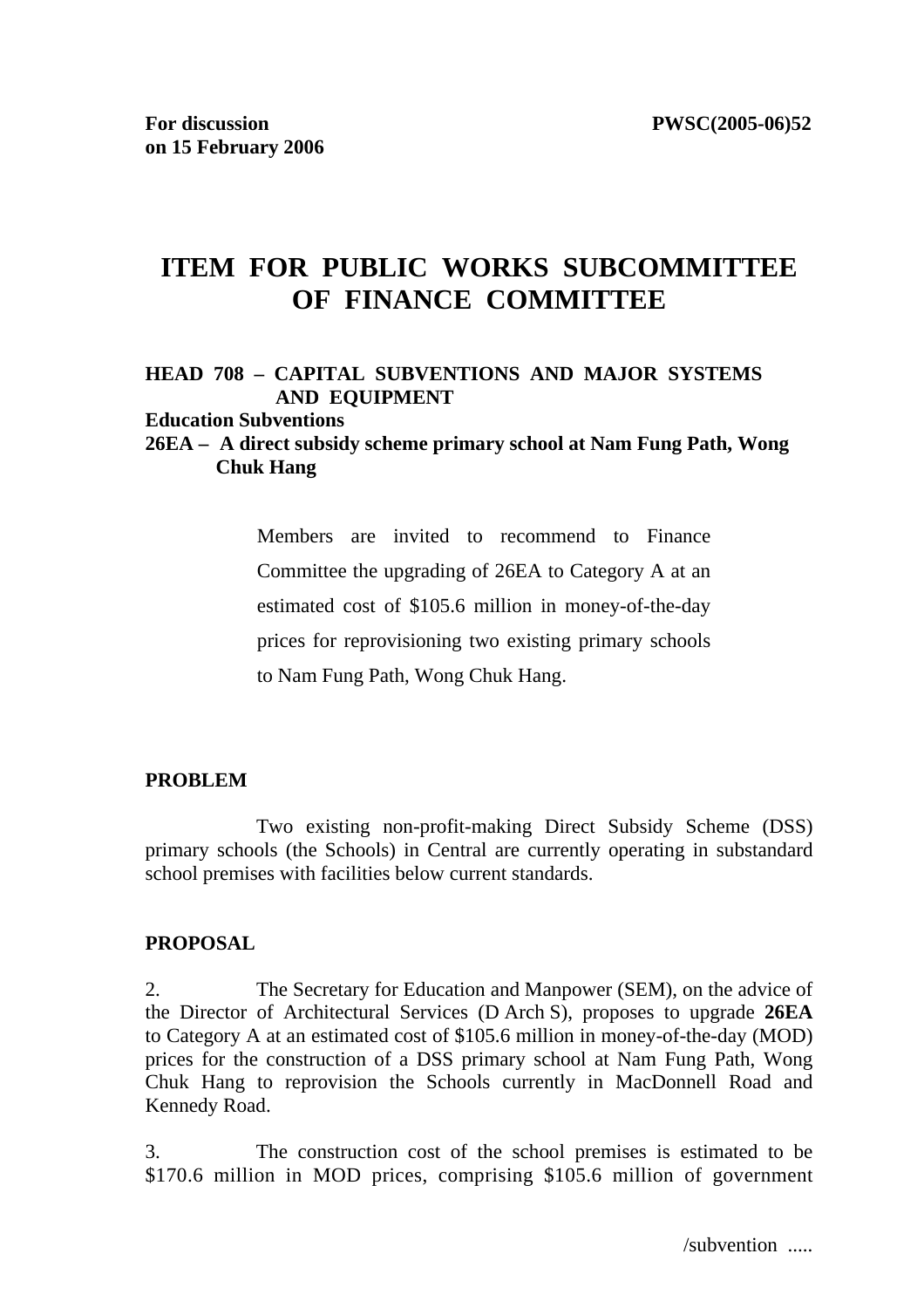subvention and \$65.0 million to be borne by the school sponsor. The amount of government subvention, being no more than the cost of constructing a standard design public sector school accommodating the same number of students, will be provided to the school sponsor in the form of a capital grant for the sole purpose of building the school premises. The school sponsor will be responsible for the design and construction of the school premises to meet its own curriculum needs.

# **PROJECT SCOPE AND NATURE**

4. The school premises will adopt a non-standard design with the following planned facilities –

- (a) 30 classrooms;
- (b) 18 special rooms, including a science laboratory, an orchestra room, a life skill room and a ceramic room;
- (c) four small group teaching rooms;
- (d) a guidance activity room;
- (e) two interview rooms;
- (f) a staff room;
- (g) a staff common room;
- (h) a student activity centre;
- (i) a conference room;
- (j) a prefect room;
- (k) a parents-teachers association room;
- (l) a library;
- (m) an assembly hall;
- (n) a multi-purpose area;
- (o) a rooftop basketball court;
- (p) a 60-metre running track<sup>1</sup>;

 $/(q)$  .....

 $\frac{1}{1}$  Owing to the limited site area and the restricted building layout, a 100-metre running track cannot be provided.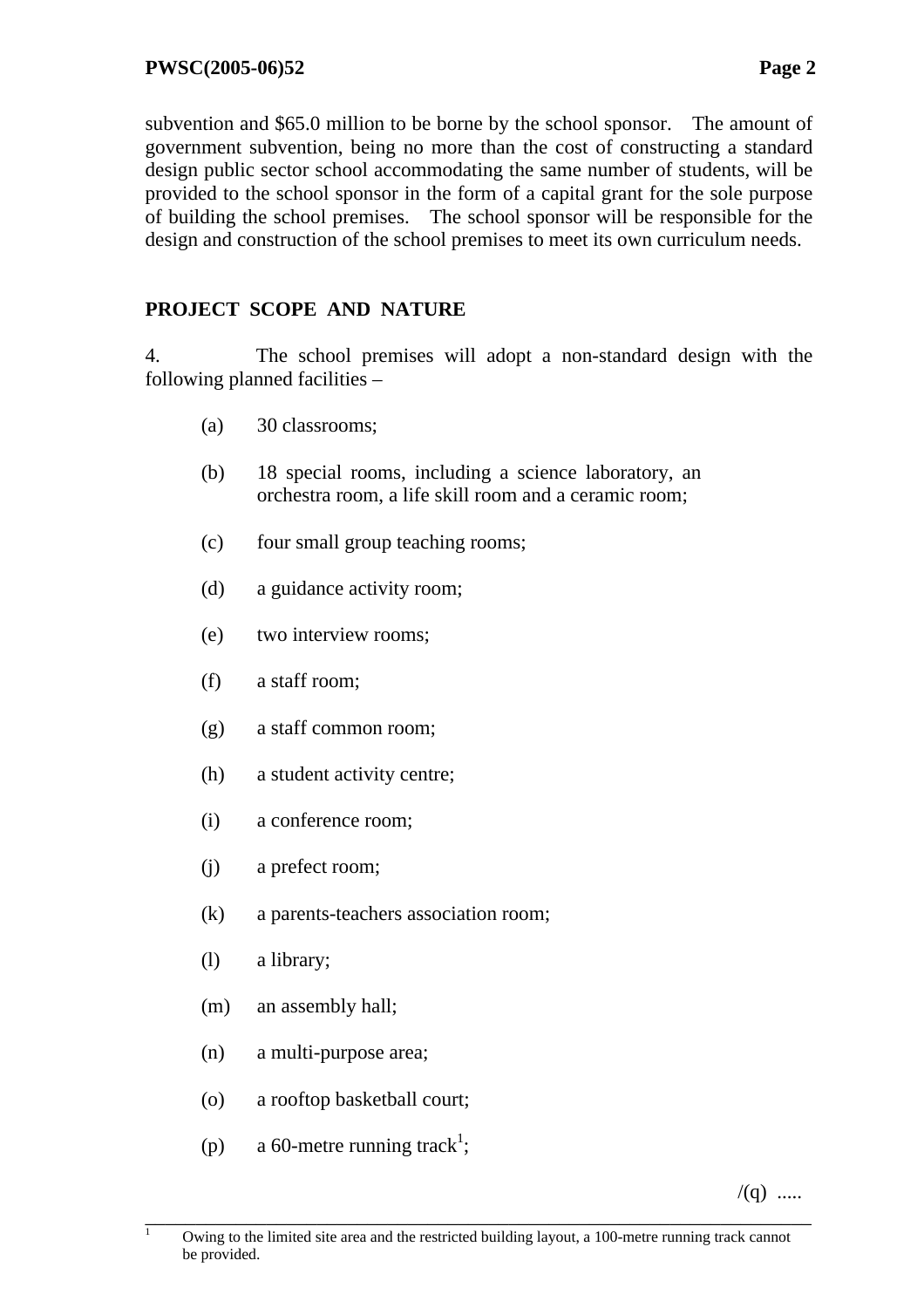———

——— ———

- (q) a green corner<sup>2</sup>; and
- (r) ancillary accommodation, including a lift and relevant facilities for the handicapped.

A comparison of the facilities proposed under **26EA** with those of a standard design 30-classroom primary school is at Enclosure 1.

5. The school premises will meet the planning target of providing two square metres of open space per student. A site plan is at Enclosure 2 and a view of the school premises (artist's impression) is at Enclosure 3. Subject to the approval of the capital grant by Finance Committee, the school sponsor plans to start the site formation and piling works in April 2006 and superstructure works in November 2006 for completion in December 2007.

## **JUSTIFICATIONS**

6. With the provision of nine-year free education since 1978, the majority of schools in Hong Kong have been public sector schools comprising government schools and aided schools. There is however a need to inject more diversity into our school system and give parents more choices in the selection of schools and curricula by encouraging alternatives to public sector schools, in the face of increasingly diverse attitude and values in the community, a multitude of demand in our workplace, fast changing technology and increasing globalisation. With greater flexibility in setting the school curriculum and in school operation, DSSs could provide viable alternatives to government and aided schools.

7. The proposed school project is for reprovisioning the two existing Schools at MacDonnell Road and Kennedy Road, each of which being a 12-classroom whole-day primary school with an enrolment rate of 100% in the 2005/06 school year. Both Schools are accommodated in substandard school premises. Together they offer facilities which fall short of the provision as stipulated in the current standard schedule of accommodation for a 24-classroom primary school. Certain essential facilities for effective teaching and learning, such as multi-purpose room, language room and student activity centre are lacking. As improvement works under the School Improvement Programme<sup>3</sup> would not be feasible due to site constraints, reprovisioning is considered to be the most

/cost-effective .....

2 A green corner is a designated area inside the campus to enable students to develop an interest in horticulture and natural environment. The green corner may include a greenhouse, a weather station and planting beds.

\_\_\_\_\_\_\_\_\_\_\_\_\_\_\_\_\_\_\_\_\_\_\_\_\_\_\_\_\_\_\_\_\_\_\_\_\_\_\_\_\_\_\_\_\_\_\_\_\_\_\_\_\_\_\_\_\_\_\_\_\_\_\_\_\_\_

3 The School Improvement Programme provides additional space and upgraded facilities to some 740 existing schools.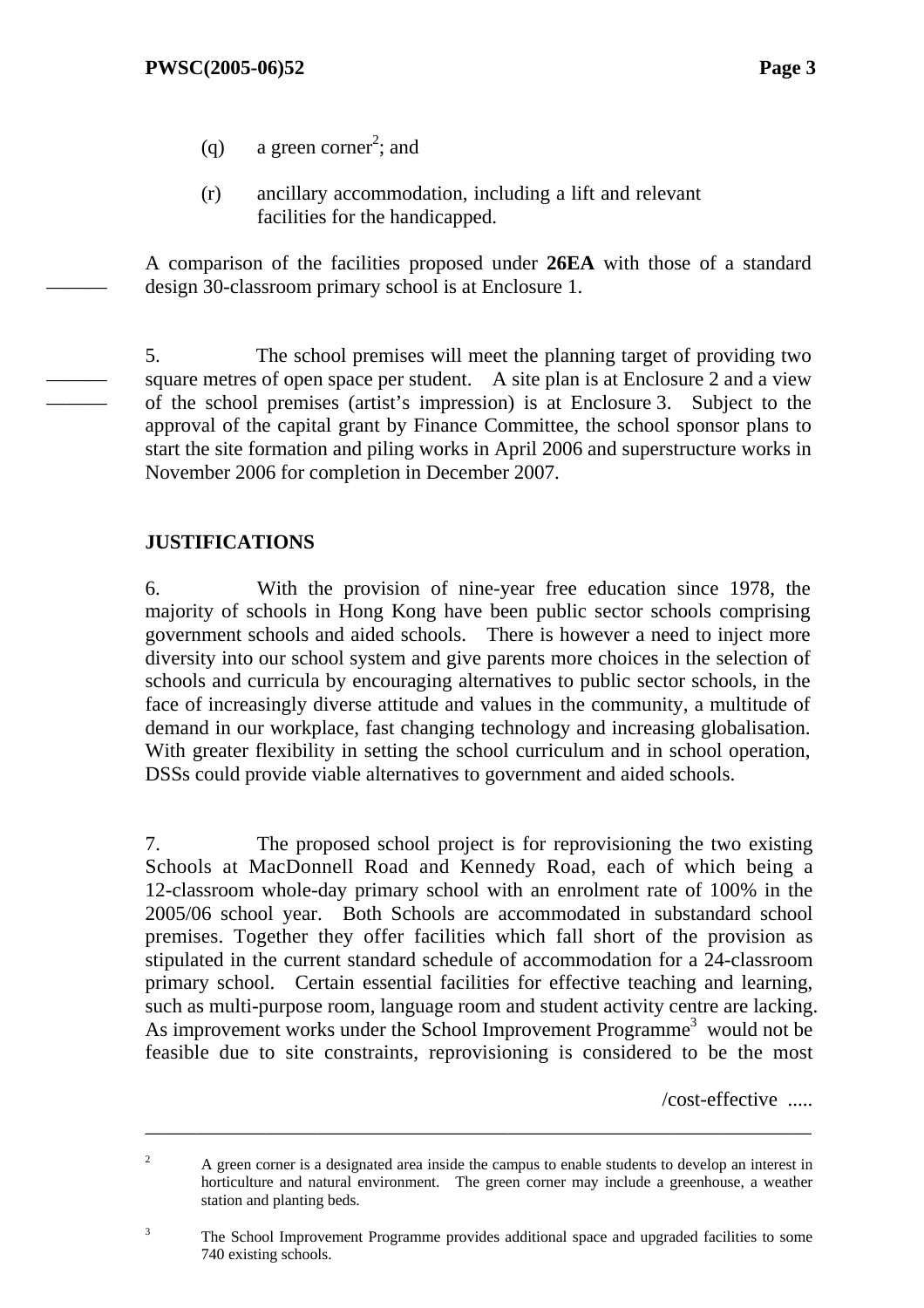cost-effective way to provide a quality teaching and learning environment for teachers and students of the Schools. We allocated the school site at Nam Fung Path, Wong Chuk Hang, to the school sponsor for reprovisioning the two non-profit making DSS primary schools in 2002.

8. The Schools are co-educational through-train schools which have changed from aided to DSS schools since 2002. The Schools are committed to nurturing their students as future leaders by instilling in them a culture of excellence, high moral values, an altruistic spirit, a passion for lifelong learning and a global perspective. The curriculum concentrates on establishing language proficiency; building a broad knowledge base; acquiring IT and life skills; participating in various extra-curricular and co-curricular activities; and offering gifted programmes. The Schools place a strong emphasis on nurturing students' gifts and talents. Furthermore, the Schools provide enrichment programmes like multi-intelligence courses, leadership training programmes for prefects, English drama with opportunities for public performance and Mathematics Olympiad, etc.

9. Upon completion, the new school premises will provide a total of 30 classrooms. We propose a scope slightly larger than the current total of 24 classrooms in order to optimize the development potential of the school site and to meet the anticipated demand. Well established in Hong Kong and renowned for the offer of quality education, the Schools are very popular among parents and students. The additional six classes will be welcomed by the community.

10. Since the proposed school will continue to recruit students from all over the territory, its relocation to Southern District will only have a marginal impact, if any, on the supply and demand balance of public sector school places in that District.

# **FINANCIAL IMPLICATIONS**

11. The capital grant for the school premises is calculated having regard to the reference costs of standard design public sector 24-classroom and 30-classroom primary schools. The reference cost is based on an uncomplicated site with no unusual environmental or geotechnical constraints. Due to the site topography, difficult ground conditions and peculiarity of the school site at Nam Fung Path, Wong Chuk Hang, D Arch S supports providing the school sponsor with additional grants for site formation, slope upgrading, piling, water channel diversion, utilities diversions and construction of staircase from Nam Fung Road. We estimate the capital grant to be \$105.6 million in MOD prices (see paragraph 14 below), made up as follows –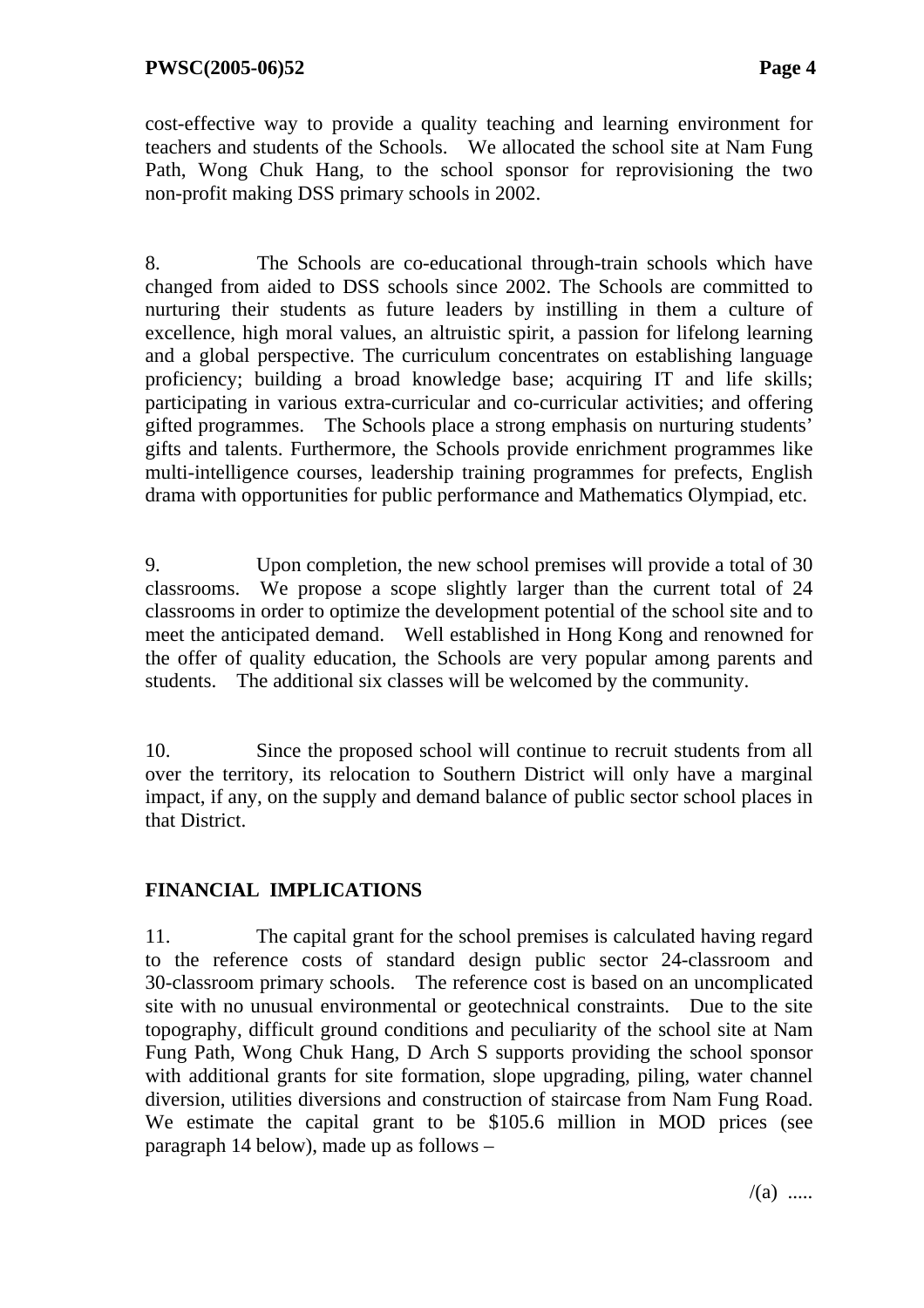4

## **\$ million**

#### (a) Capital grant for school construction 77.8

The cost of building a standard design 24-classroom primary school with 828 students and 30-classroom primary school with 1 035 students is \$75.2 million and \$82.6 million in September 2005 prices, as advised by D Arch S. The equivalent provision for the primary school with 900 students<sup>4</sup> will be \$77.8 million.

{Incremental cost per student is – (\$82.6 million – \$75.2 million)  $\div$  (1 035 – 828)  $=$  \$35,800 per student. The cost of a standard design school with 900 students is –  $$75.2$  million + [(900 – 828) x \$35,800 per student]  $= $77.8 \text{ million}$ 

 $/(b)$  .....

\_\_\_\_\_\_\_\_\_\_\_\_\_\_\_\_\_\_\_\_\_\_\_\_\_\_\_\_\_\_\_\_\_\_\_\_\_\_\_\_\_\_\_\_\_\_\_\_\_\_\_\_\_\_\_\_\_\_\_\_\_\_\_\_\_\_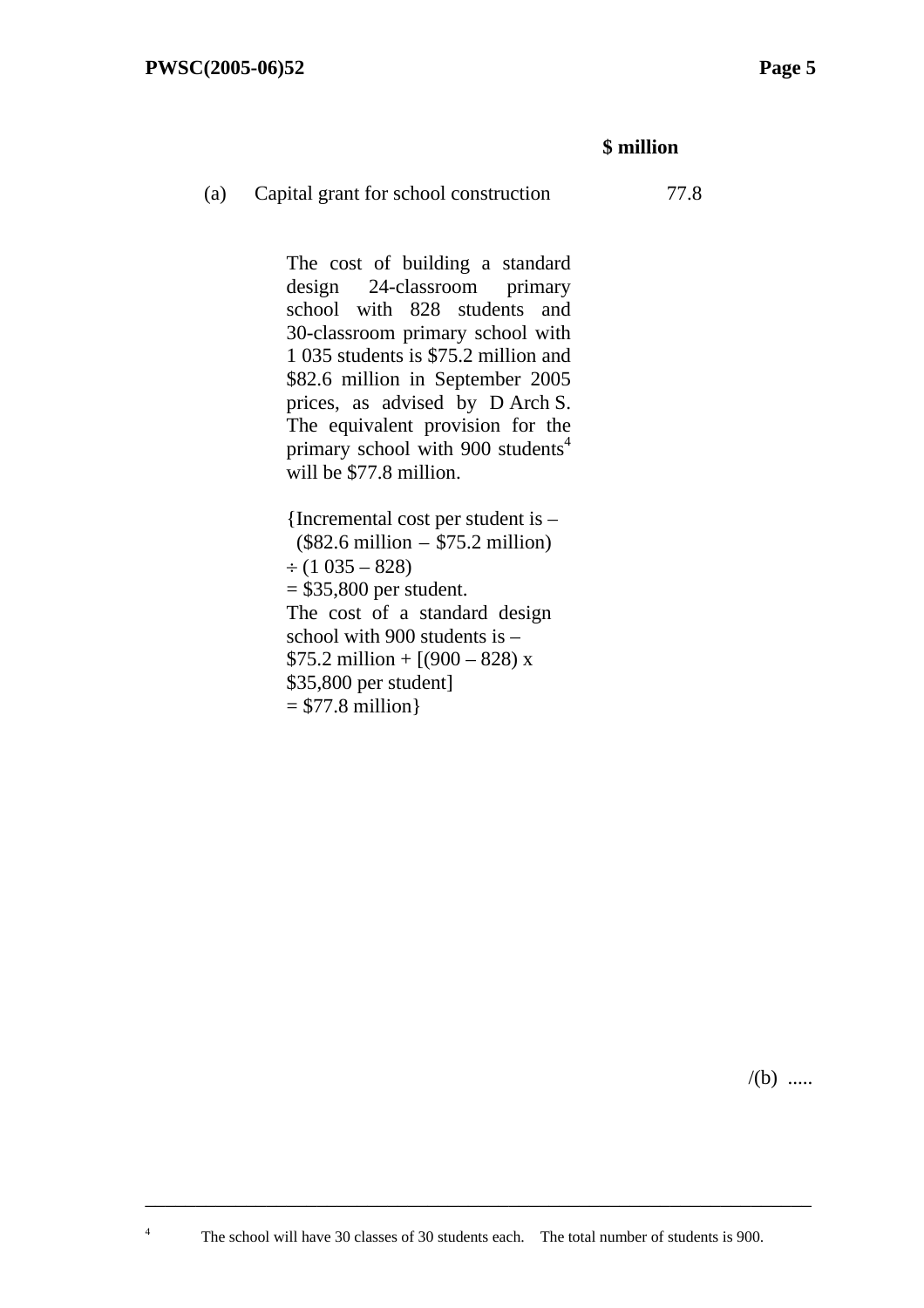# **\$ million**

| (b) | Additional grant for site specific<br>construction works |                                                                                                                                                                                                                                                                                                             | 24.8 |  |
|-----|----------------------------------------------------------|-------------------------------------------------------------------------------------------------------------------------------------------------------------------------------------------------------------------------------------------------------------------------------------------------------------|------|--|
|     |                                                          | (i) Site formation cost                                                                                                                                                                                                                                                                                     | 3.9  |  |
|     |                                                          | The site formation works are<br>required to form the platform level<br>for the construction of the new<br>school premises.                                                                                                                                                                                  |      |  |
|     |                                                          | (ii) Slope upgrading cost                                                                                                                                                                                                                                                                                   | 4.9  |  |
|     |                                                          | The slope works are required for<br>upgrading the existing slopes<br>adjacent to the school site to<br>current geotechnical standard due<br>to safety reasons.                                                                                                                                              |      |  |
|     |                                                          | (iii) Additional piling cost                                                                                                                                                                                                                                                                                | 9.8  |  |
|     |                                                          | Non-percussive piling system is<br>required because if percussive<br>steel H-piles are used, the pile<br>bases are susceptible to damage<br>due to hard driving and the<br>ground-borne vibrations generated<br>may lead to adverse effects on or<br>damage to nearby village houses<br>and slope features. |      |  |
|     |                                                          | (iv) Water channel diversion cost                                                                                                                                                                                                                                                                           | 3.0  |  |
|     |                                                          | There is an existing water channel<br>running across the site which has<br>to be diverted to facilitate the<br>construction of the<br>school<br>building.                                                                                                                                                   |      |  |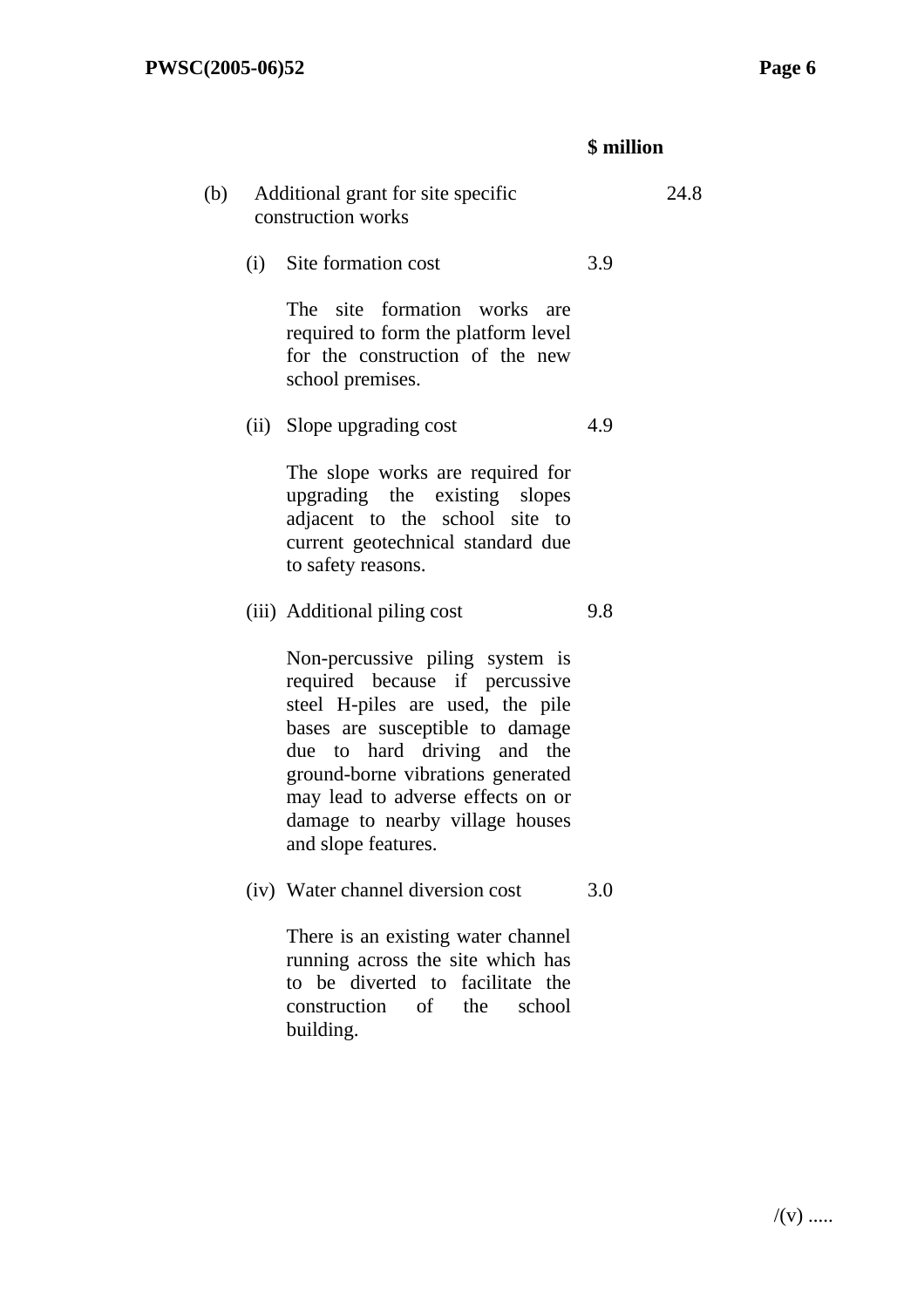———

#### **\$ million**

|     | (v) | Cost for construction of staircase<br>from Nam Fung Road                                                                                                                                                         | 0.6   |     |                                |
|-----|-----|------------------------------------------------------------------------------------------------------------------------------------------------------------------------------------------------------------------|-------|-----|--------------------------------|
|     |     | Provision of staircase from Nam<br>Fung Road is required to serve as<br>access for students from Nam<br>Fung Road to the proposed school.                                                                        |       |     |                                |
|     |     | (vi) Utilities diversions cost                                                                                                                                                                                   | 0.5   |     |                                |
|     |     | (vii) Contingency for additional grant                                                                                                                                                                           | 2.1   |     |                                |
| (c) |     | <b>Additional grant for Construction</b><br>Waste Disposal Charging Scheme <sup>5</sup>                                                                                                                          |       | 0.5 |                                |
| (d) |     | Consultants' fees                                                                                                                                                                                                |       | 2.4 |                                |
|     |     | schools<br>built<br>For<br>by<br>the<br>Government, such services<br>are<br>arranged through the Architectural<br>Services Department.<br>For this<br>case, the school sponsor is hiring<br>its own consultants. |       |     |                                |
|     |     | Sub-total                                                                                                                                                                                                        | 105.5 |     | (in September)<br>2005 prices) |
| (e) |     | Provision for price adjustment                                                                                                                                                                                   | 0.1   |     |                                |
|     |     | Total                                                                                                                                                                                                            | 105.6 |     | (in MOD                        |

A detailed breakdown of the estimate for consultants' fees by man-months is at Enclosure 4.

12. Taking into account both the capital grant from the Government and private funding, the school sponsor estimates the construction cost of the school to be \$170.6 million in MOD prices (see paragraph 14 below), made up as follows –

 $/(a)$  .....

prices)

<sup>&</sup>lt;sup>5</sup> This is a new requirement under the Waste Disposal Charging Scheme which came into operation on 1 December 2005. Disposal of construction waste will be charged at a fixed rate.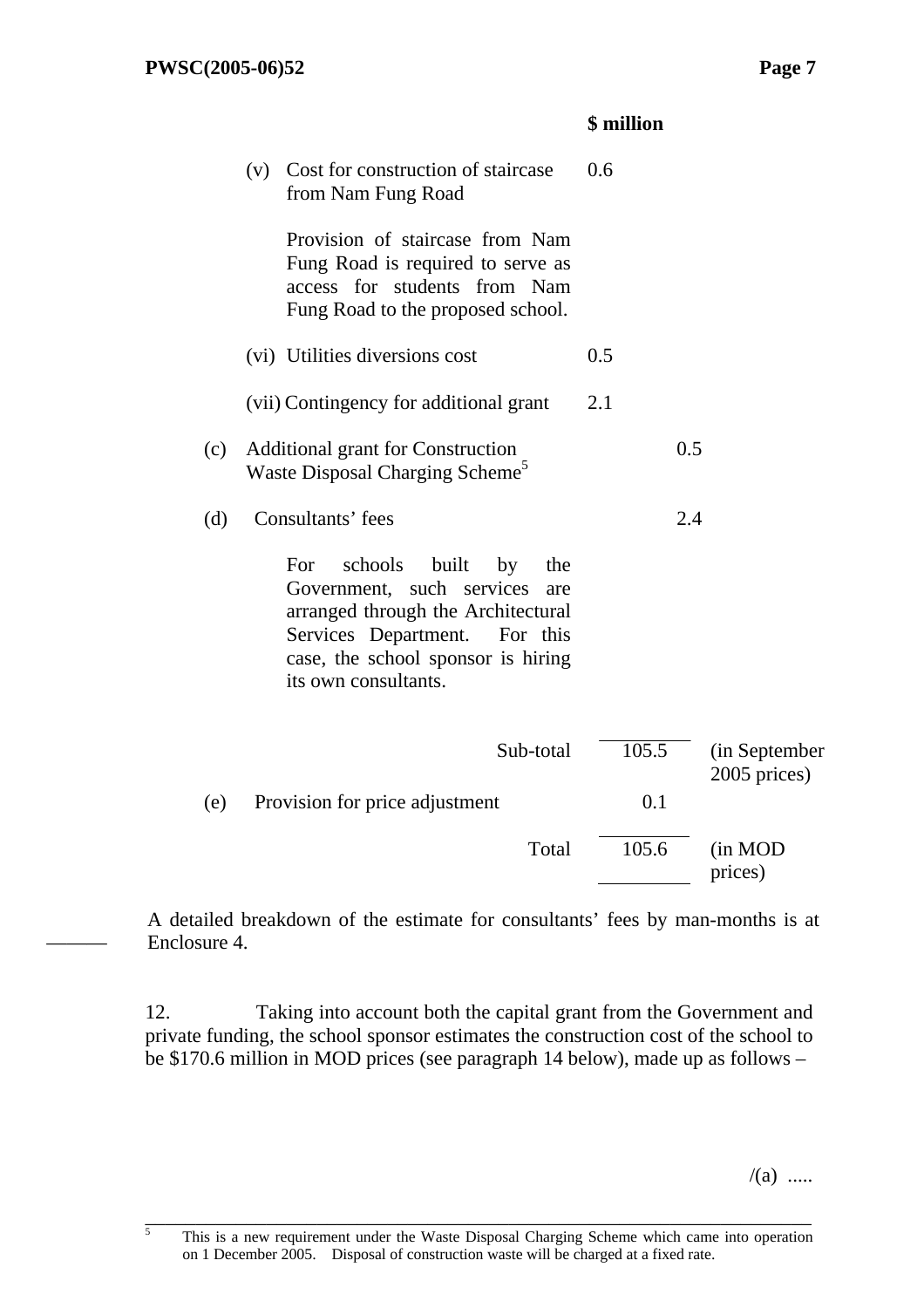## **\$ million**

| (a) | Site formation                                        |     | 6.4   |                                     |
|-----|-------------------------------------------------------|-----|-------|-------------------------------------|
| (b) | Slope upgrading                                       |     | 4.9   |                                     |
| (c) | Construction of staircase                             |     | 0.6   |                                     |
| (d) | Piling                                                |     | 30.1  |                                     |
| (e) | <b>Building</b>                                       |     | 74.3  |                                     |
| (f) | <b>Building services</b>                              |     | 20.8  |                                     |
| (g) | Drainage and utilities diversions                     |     | 5.1   |                                     |
| (h) | <b>External works</b>                                 |     | 8.5   |                                     |
| (i) | <b>Construction Waste Disposal Charging</b><br>Scheme |     | 0.7   |                                     |
| (j) | Consultants' fees for -                               |     | 3.2   |                                     |
|     | Contract administration<br>(i)                        | 1.8 |       |                                     |
|     | (ii) Site supervision                                 | 1.0 |       |                                     |
|     | (iii) Out-of-pocket expenses                          | 0.4 |       |                                     |
| (k) | Contingencies                                         |     | 15.8  |                                     |
|     | Sub-total                                             |     |       | 170.4 (in September<br>2005 prices) |
| (1) | Provision for price adjustment                        |     | 0.2   |                                     |
|     | Total                                                 |     | 170.6 | (in MOD<br>prices)                  |
|     |                                                       |     |       |                                     |

13. As the estimated construction cost (\$170.6 million in MOD prices) is higher than the capital grant (\$105.6 million in MOD prices), the difference (\$65.0 million) will be borne by the school sponsor. The capital grant provided by the Government will be capped at \$105.6 million in MOD prices. In addition, the school sponsor will be responsible for all additional funding requirements over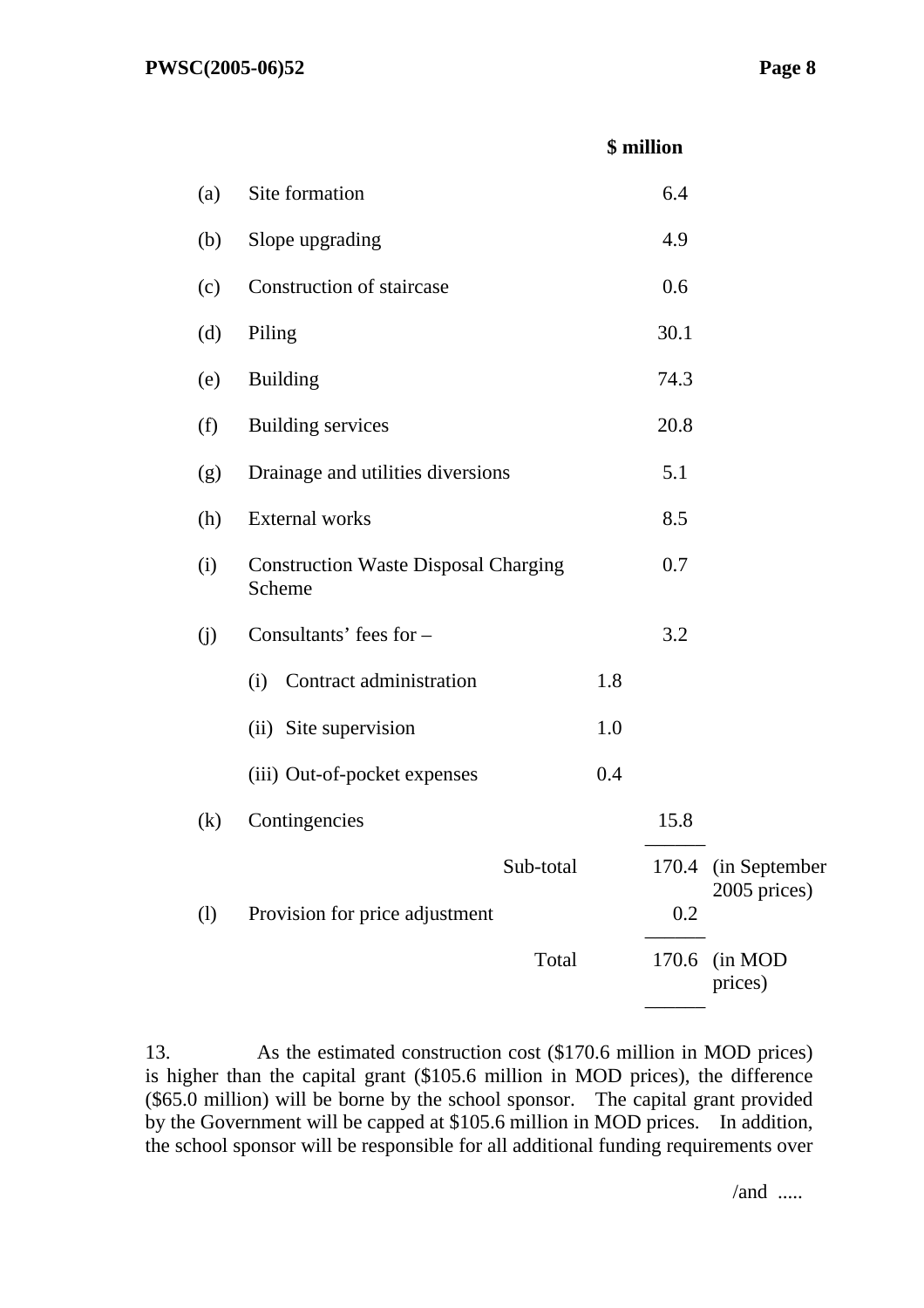and above the estimated cost, whether due to higher-than-expected tender outturn or other variations, except for any additional costs attributable to the site specific construction works<sup>6</sup> which are fully subvented by Government, i.e. the Government will provide additional funding required for these works over and above the estimates for the relevant items as set out in paragraph 11(b). The Government and the school sponsor will share all savings arising from lower-than-expected tender outturn (excluding the site specific construction works) pro-rata to their estimated contribution to the project (i.e. 59.6% for the Government and 40.4% for the school sponsor). For the site specific construction works under Government's subvention, the Government will retain all savings in case these arise<sup>7</sup>.

14. Subject to approval, the school sponsor will phase the expenditure as follows –

| Year        | \$ million<br>(Sept 2005) |                                           | <b>Price</b><br>adjustment<br>factor | \$ million<br>(MOD) |                                           |  |
|-------------|---------------------------|-------------------------------------------|--------------------------------------|---------------------|-------------------------------------------|--|
|             | under 26EA                | <b>Capital grant Construction</b><br>cost |                                      | under 26EA          | <b>Capital grant Construction</b><br>cost |  |
| $2006 - 07$ | 11.3                      | 76.2                                      | 1.00125                              | 11.3                | 76.3                                      |  |
| $2007 - 08$ | 90.2                      | 90.2                                      | 1.00125                              | 90.3                | 90.3                                      |  |
| $2008 - 09$ | 4.0                       | 4.0                                       | 1.00125                              | 4.0                 | 4.0                                       |  |
|             | 105.5                     | 170.4                                     |                                      | 105.6               | 170.6                                     |  |

15. We have derived the MOD estimate on the basis of the Government's latest forecast of trend rate of change in the prices of public sector building and construction output for the period 2006 to 2009. The school sponsor will deliver the piling works and superstructure works through two lump-sum contracts because the school sponsor can clearly define the scope of works in advance. The contracts will not provide for price adjustment because the contract period will not exceed 21 months.

 $/16.$  ......

These include the slope upgrading works, water channel diversion works, utilities diversion works and construction of staircase from Nam Fung Road.

<sup>7</sup> The school sponsor will tender the site specific works under the construction contracts. Those Government's subvented site specific construction works at footnote 6 will be demarcated from the other cost items. If the tender sum for each of these works is lower than the tender estimate, the Government will retain all savings.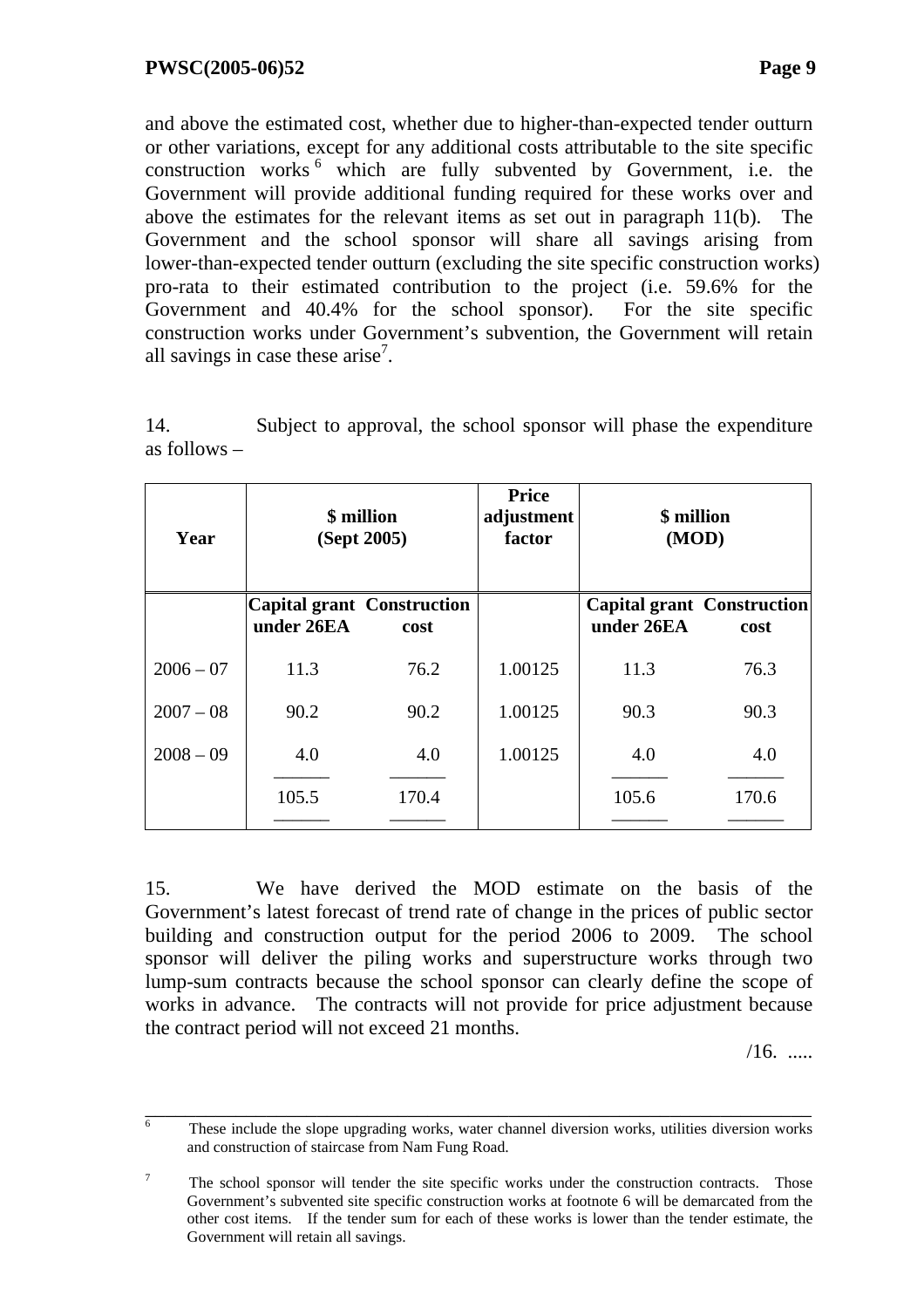16. In line with the existing policy, the cost of furniture and equipment<sup>8</sup>, estimated to be \$3.4 million, for the DSS school will be borne by the school sponsor. The annual recurrent expenditure of the Schools was \$19.6 million in the 2004/05 school year. Upon reprovisioning of the Schools, the annual recurrent expenditure is estimated to be \$21.9 million, with the difference being largely attributable to the anticipated increase in six operating classes upon completion of the new school premises.

## **PUBLIC CONSULTATION**

17. We consulted the Southern District Council on **26EA** on 15 September 2005. Members of the Council supported the project.

18. We consulted the Legislative Council Panel on Education on 24 October 2005 on our recent review of projects under planning in the School Building Programme. The Panel has always been supportive of Government's policy to improve the physical conditions of existing school premises. The Panel noted our recommendation to proceed with all six redevelopment and reprovisioning projects, including the current proposal. We also circulated to the Panel an information note on this project on 26 January 2006. We have not received any adverse comment from the Panel.

## **ENVIRONMENTAL IMPLICATIONS**

8

19. The consultant employed by the school sponsor has completed a class assessment document which sets out the mitigation measures for this class of projects, such as provision of air-conditioning system and well gasketted windows glazing for rooms exposed to traffic noise. The school sponsor will bear the cost for these measures. With such mitigation measures in place, the project will not have long term environmental impacts.

20. During construction, the school sponsor will control noise, dust and site run-off nuisances to within established standards and guidelines through the implementation of mitigation measures in the relevant contracts. These include the use of silencers, mufflers, acoustic lining or shields for noisy construction activities, frequent cleaning and watering of the site, and the provision of wheel-washing facilities.

/21. .....

\_\_\_\_\_\_\_\_\_\_\_\_\_\_\_\_\_\_\_\_\_\_\_\_\_\_\_\_\_\_\_\_\_\_\_\_\_\_\_\_\_\_\_\_\_\_\_\_\_\_\_\_\_\_\_\_\_\_\_\_\_\_\_\_\_\_

Based on the furniture and equipment reference list prepared by the Education and Manpower Bureau for new school adopting standard schedule of accommodation.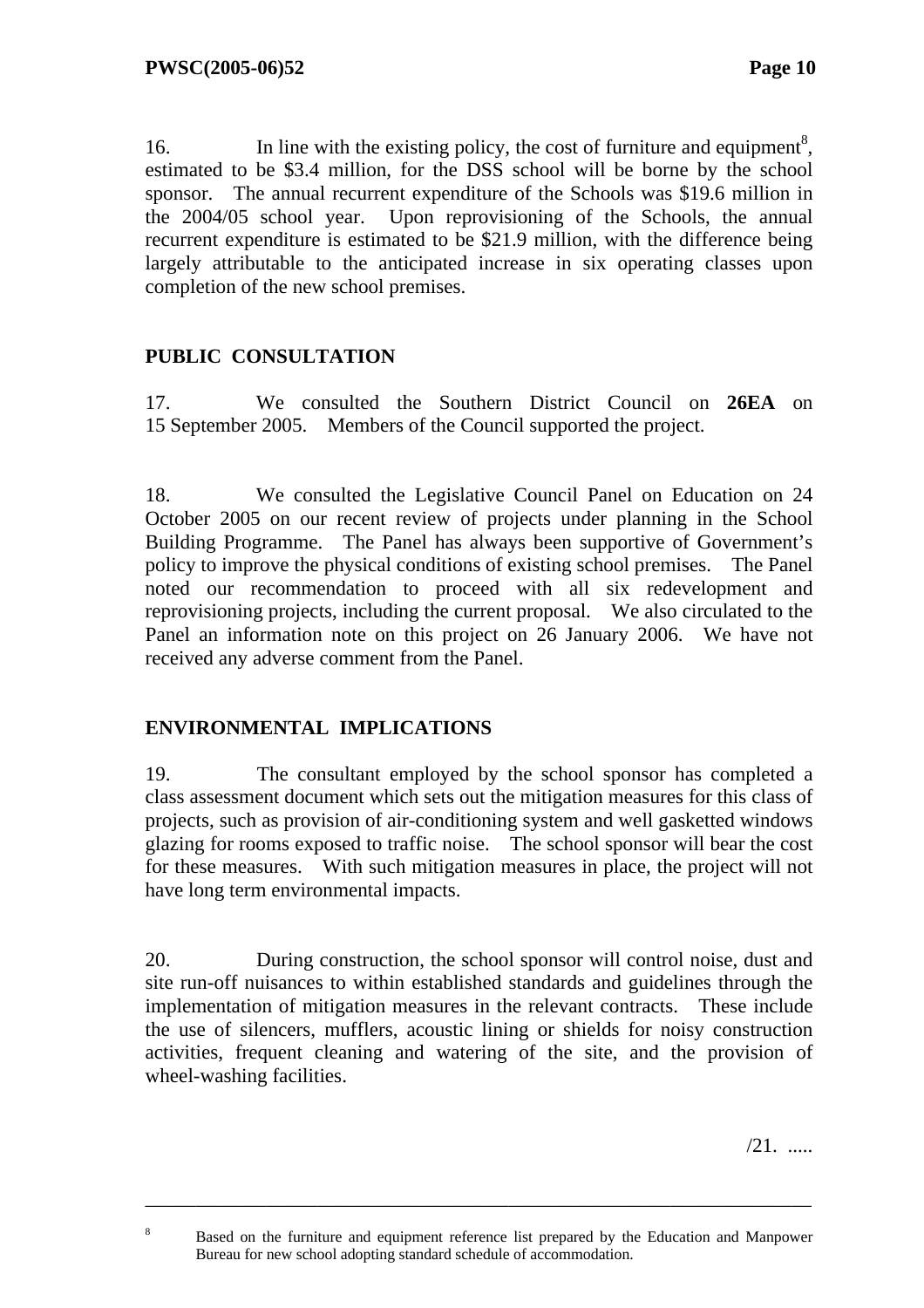21. The school sponsor has considered measures to reduce the generation of construction and demolition (C&D) materials. It has introduced more prefabricated building elements into project designs to reduce temporary formwork and construction waste. These include dry-wall partitioning, proprietary fittings and fixtures. In addition, the school sponsor will require the contractor to reuse inert C&D materials, e.g. excavated soil, on site or in other suitable construction sites as far as possible in order to minimize the disposal of C&D materials to public fill reception facilities. The school sponsor will encourage the contractor to maximize the use of recycled or recyclable C&D materials as well as the use of non-timber formwork to further minimize the generation of construction waste.

22. The school sponsor will require the contractor to submit a waste management plan (WMP) for approval. The WMP will include appropriate mitigation measures to avoid, reduce, reuse and recycle C&D materials. The school sponsor will ensure that the day-to-day operations on site comply with the approved WMP. The school sponsor will control the disposal of public fill, C&D materials and C&D waste to public fill reception facilities, sorting facilities and landfills respectively through a trip-ticket system. The school sponsor will require the contractor to separate public fill from C&D waste for disposal at appropriate facilities. The school sponsor will record the disposal, reuse and recycling of C&D materials for monitoring purposes. It estimates that the project will generate about 23 200 tonnes of C&D materials. Of these, the school sponsor will reuse about 3 000 tonnes (12.9 %) on site, deliver 18 000 tonnes  $(77.6\%)$  to public fill reception facilities<sup>9</sup> for subsequent reuse, and 1 000 tonnes  $(4.3, %)$  to sorting facilities<sup>9</sup> in order to retrieve the inert portion for reuse as public fill. In addition, the school sponsor will dispose of 1 200 tonnes (5.2%) at landfills. The total cost for accommodating C&D materials at public fill reception facilities and landfill sites, together with the cost for handling the materials at sorting facilities is estimated to be \$0.7 million for this project (based on an unit cost of \$27/tonne for disposal at public fill reception facilities, \$100/tonne at sorting facilities and \$125/tonne<sup>10</sup> at landfills).

/**LAND** .....

<sup>10</sup> This estimate has taken into account the cost for developing, operating and restoring the landfills after they are filled and the aftercare required. It does not include the land opportunity cost for existing landfill sites (which is estimated at  $$90/m^3$ ), nor the cost to provide new landfills, (which is likely to be more expensive) when the existing ones are filled.

<sup>&</sup>lt;sup>9</sup><br>Sorting facilities and public fill reception facilities are specified in Schedule 3 and Schedule 4 respectively of the Waste Disposal (Charges for Disposal of Construction Waste) Regulation. Disposal of public fill in public fill reception facilities requires a licence issued by the Director of Civil Engineering and Development.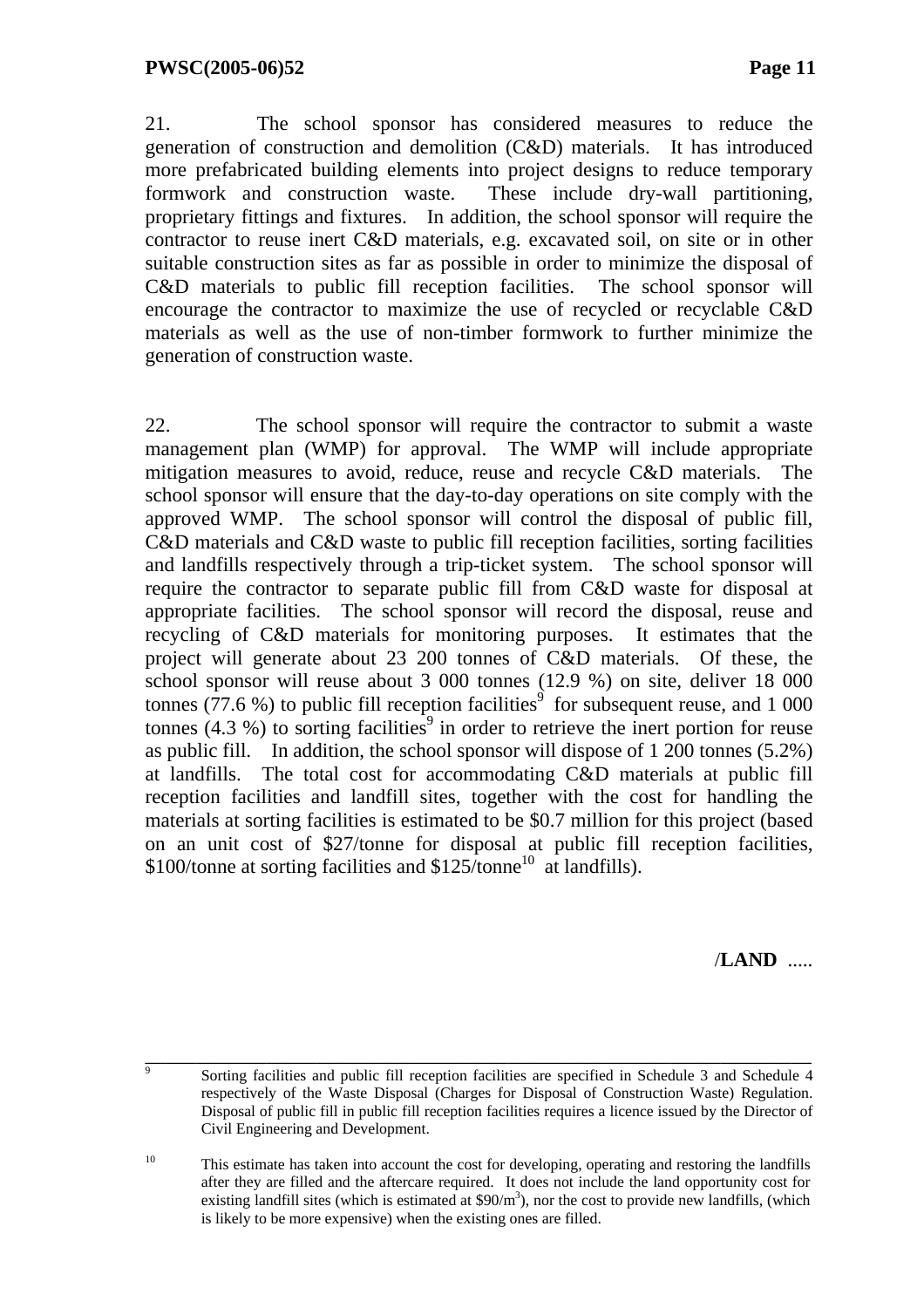## **LAND ACQUISITION**

23. The project does not require land acquisition.

## **BACKGROUND INFORMATION**

24. We upgraded **26EA** to Category B in January 2005. The school sponsor engaged consultants to undertake detailed design, prepare tender documentation for the project in May 2005, and to carry out the topographical and tree survey in July 2005, site investigation in August 2005 and noise assessment in October 2005. We will charge the subvented portion of \$2.4 million for these services to block allocation **Subhead 8100QX** "Alterations, additions, repairs and improvements to education subvented buildings". The school sponsor will bear the remaining non-subvented portion at a total cost of \$1.5 million. The consultants have completed these services except for the tender documents which are being finalised.

25. The proposed construction of the primary school will involve removal of 118 trees, including 82 to be felled and 36 to be transplanted elsewhere. All trees to be removed are not important trees<sup>11</sup>. The school sponsor will incorporate planting proposals as part of the project, including estimated quantities of 139 trees and 2 987 shrubs.

26. We estimate that the proposed works will create about 215 jobs (195 for labourers and another 20 for professional/technical staff) providing a total employment of 3 000 man-months.

--------------------------------------

Education and Manpower Bureau February 2006

\_\_\_\_\_\_\_\_\_\_\_\_\_\_\_\_\_\_\_\_\_\_\_\_\_\_\_\_\_\_\_\_\_\_\_\_\_\_\_\_\_\_\_\_\_\_\_\_\_\_\_\_\_\_\_\_\_\_\_\_\_\_\_\_\_\_

<sup>&</sup>lt;sup>11</sup> Important trees include trees on the Register of Old and Valuable Trees, and any other trees which meet one or more of the following criteria –

<sup>(</sup>a) trees over 100 years old;

<sup>(</sup>b) trees of cultural, historical or memorable significance;

<sup>(</sup>c) trees of precious or rare species;

<sup>(</sup>d) trees of outstanding form; or

<sup>(</sup>e) trees with trunk diameter exceeding one metre (measured at one metre above ground level).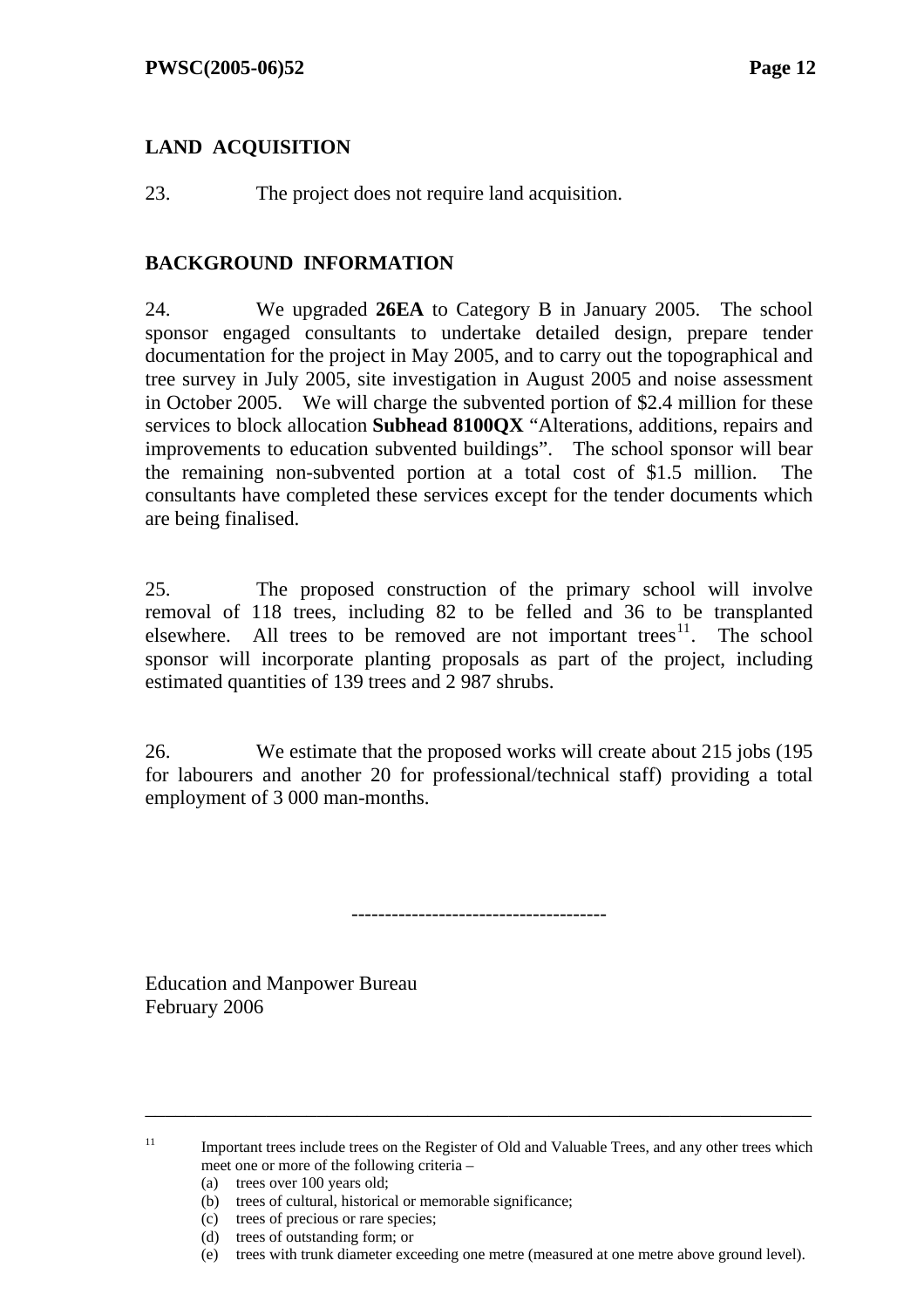# **26EA – A direct subsidy scheme primary school at Nam Fung Path, Wong Chuk Hang**

## **A comparison of the facilities proposed under 26EA with those of a standard design 30-classroom primary school**

| <b>Facilities</b>                                                                           | <b>26EA</b>    | <b>Standard design</b><br>primary school |
|---------------------------------------------------------------------------------------------|----------------|------------------------------------------|
| Classroom                                                                                   | 30             | 30                                       |
| Special room                                                                                | 18             | 6                                        |
| Small group teaching room                                                                   | $\overline{4}$ | $\overline{4}$                           |
| Guidance activity room                                                                      | $\mathbf{1}$   | 1                                        |
| Interview room                                                                              | $\overline{2}$ | $\overline{2}$                           |
| Staff room                                                                                  | 1              | $\mathbf{1}$                             |
| Staff common room                                                                           | $\mathbf{1}$   | $\mathbf{1}$                             |
| Student activity centre                                                                     | $\mathbf{1}$   | $\mathbf{1}$                             |
| Conference room                                                                             | $\mathbf{1}$   | $\mathbf{1}$                             |
| Prefect room                                                                                | 1              |                                          |
| Parents-teachers association room                                                           | $\mathbf{1}$   |                                          |
| Library                                                                                     | $\mathbf{1}$   | $\mathbf{1}$                             |
| Assembly hall                                                                               | 1              | 1                                        |
| Multi-purpose area                                                                          | $\mathbf{1}$   | $\mathbf{1}$                             |
| <b>Basketball court</b>                                                                     | 1              | 2                                        |
| Green corner                                                                                | 1              | 1                                        |
| Ancillary accommodation, including a<br>lift and relevant facilities for the<br>handicapped | Available      | Available                                |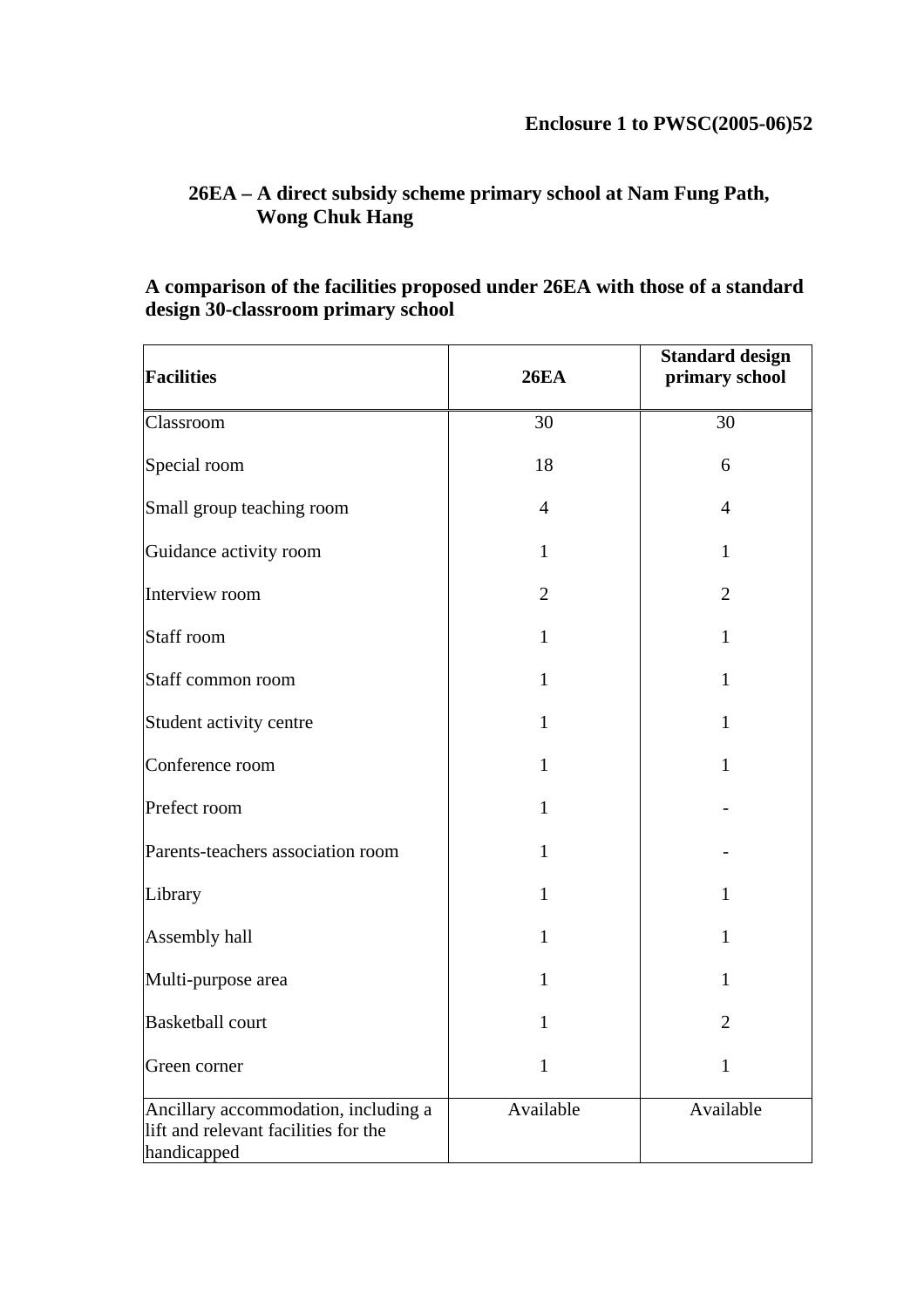#### 附件2 ENCLOSURE 2

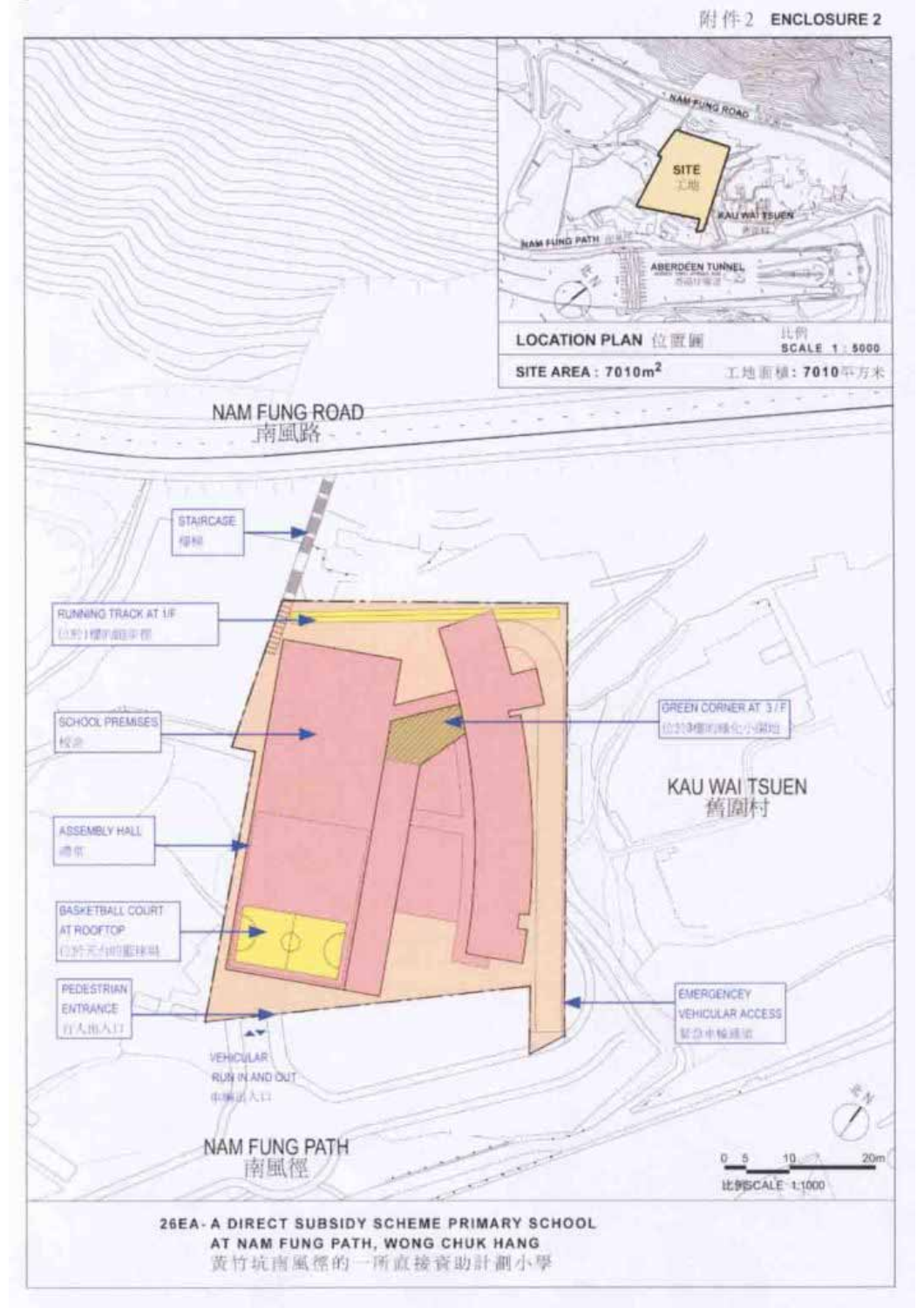26EA- A DIRECT SUBSIDY SCHEME PRIMARY SCHOOL AT NAM FUNG PATH, WONG CHUK HANG 黄竹坑南風徑的一所直接資助計劃小學



從東面望向小學校舍的構思圖 VIEW OF THE PRIMARY SCHOOL PREMISES FROM EASTERN DIRECTION (ARTISTS IMPRESSION)

從東南面望向小學校舍的構思圖 VIEW OF THE PRIMARY SCHOOL PREMISES FROM SOUTH-EASTERN DIRECTION (ARTIST'S IMPRESSION)